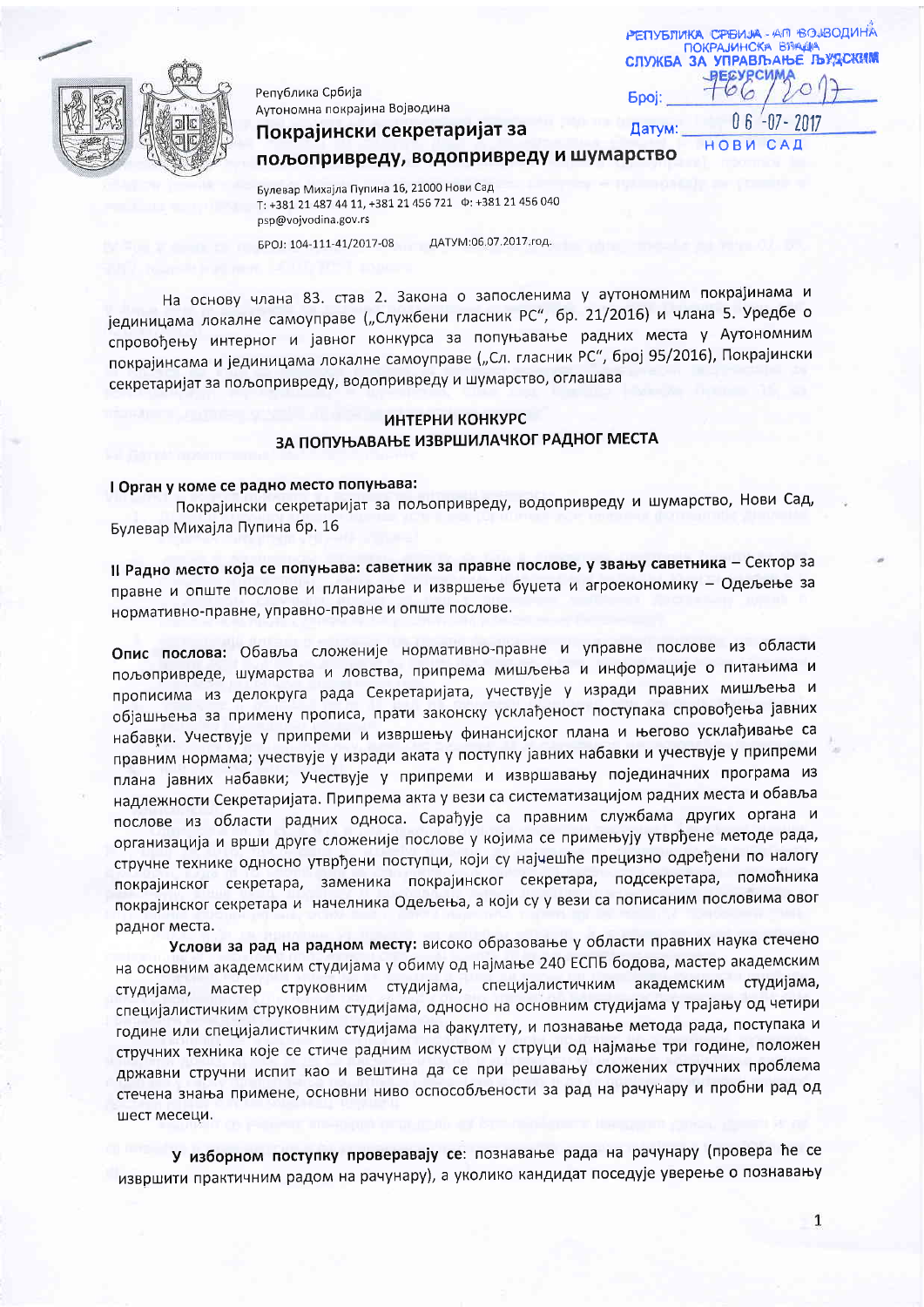рада на рачунару, у том случају се не проверава практичан рад на рачунару; стручна знања, односно познавање прописа из области рада и запошљавања (Закона о раду, Закон о запосленима у аутономним покрајинама и јединицама локалне самоуправе), прописа из области іавних набавки и Закона о општем управном поступку - проверавају се усмено и вештина комуникације - усмено.

IV Рок у коме се подносе пријаве на интерни конкурс је осам дана, почиње да тече 07. 07. 2017. године и истиче 14. 07. 2017. године.

V Лице које је задужено за давање обавештења о интерном конкурсу: Оливера Крчо, тел: 021/487-4120.

VI Адреса на коју се подноси пријава за интерни конкурс: Покрајински секретаријат за пољопривреду, водопривреду и шумарство, Нови Сад, Булевар Михајла Пупина 16, са назнаком "интерни конкурс за саветника за правне послове".

VII Датум оглашавања: 06.07.2017. године.

#### VIII Докази који се прилажу уз пријаву на интерни конкурс:

- 1. Доказ о стручној спреми према условима (оригинал или оверена фотокопија дипломе којом се потврђује стручна спрема)
- 2. доказ о положеном стручном испиту за рад у државним органима (оригинал или оверена фотокопија) - лица са положеним правосудним испитом уместо уверења о положеном стручном испиту за рад у државним органима достављају доказ о положеном правосудном испиту (оригинал или оверену фотокопију).
- 3. Фотокопија доказа о најмање три године радног искуства у струци (потврда, решење и други акти којима се доказује на којим пословима, у ком периоду и са којом стручном спремом је стечено радно искуство);
- 4. уверење о оспобљености за рад на рачунару (оригинал или оверена фотокопија), уколико је кандидат поседује;
- 5. решење о распоређивању, односно решење да је службеник нераспоређен (оригинал или оверена фотокопија).

### НАПОМЕНА:

Одредбом чл. 9. ст. 3. и 4. и 103. Закона о општем управном поступку ("Службени гласник РС", број 18/2016) прописано је, између осталог, да су органи у обавези да по службеној дужности, када је то неопходно за одлучивање, у складу са законским роковима, бесплатно размењују, врше увид, обрађују и прибављају личне податке о чињеницама садржаним у службеним евиденцијама, осим ако странка изричито изјави да ће податке прибавити сама.

Доказ који се прилаже уз пријаву на интерни конкурс, а о којем се води службена евиденција је уверење о положеном стручном испиту за рад у државним органима.

Учесник конкурса може да се изјасни о томе да орган по службеној дужности прибави доказ о положеном стручном испиту за рад у органу управе од надлежног органа или да ће сам прибавити наведени доказ у прописаном року.

Уколико се учесник конкурса определи да орган прибави по службеној дужности наведени доказ, дужан је да се писмено изјасни о давању сагласности за коришћење личних података у сврху прикупљања података о наведеном доказу и да уз пријаву на интерни конкурс достави изјаву о томе (образац изјаве I)

Уколико се учесник конкурса определи да сам прибавити наведени доказ, дужан је да се писмено о томе изјасни и да уз пријаву на интерни конкурс достави и изјаву о томе (Образац  $\vert \vert \vert$